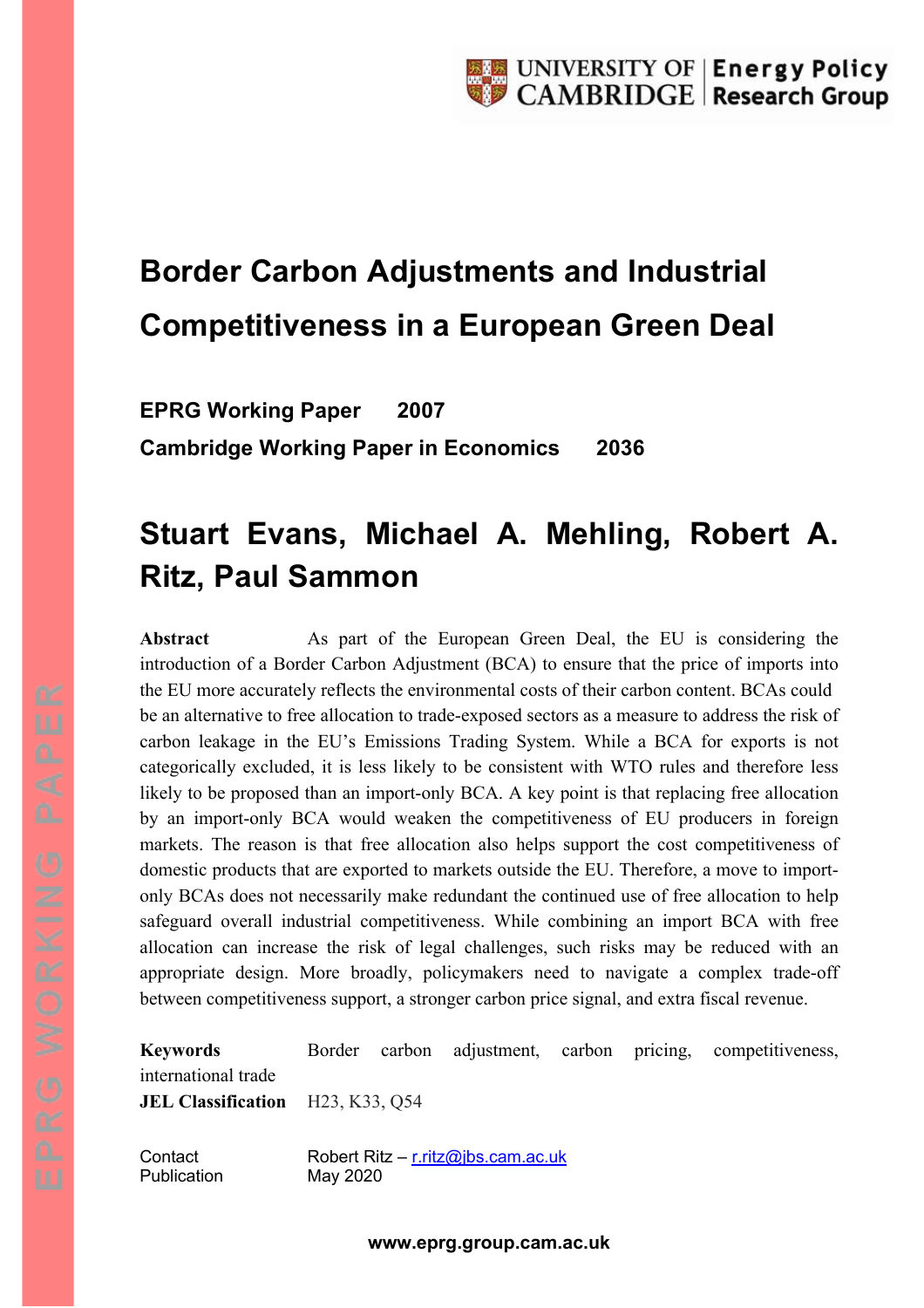#### **Border Carbon Adjustments and Industrial Competitiveness in a European Green Deal**

Stuart Evans<sup>1,2</sup>, Michael A. Mehling<sup>3</sup>, Robert A. Ritz<sup>1,4</sup>, Paul Sammon<sup>1</sup>

May 2020

#### **Abstract**

As part of the European Green Deal, the EU is considering the introduction of a Border Carbon Adjustment (BCA) to ensure that the price of imports into the EU more accurately reflects the environmental costs of their carbon content. BCAs could be an alternative to free allocation to trade-exposed sectors as a measure to address the risk of carbon leakage in the EU's Emissions Trading System. While a BCA for exports is not categorically excluded, it is less likely to be consistent with WTO rules and therefore less likely to be proposed than an import-only BCA. A key point is that replacing free allocation by an import-only BCA would weaken the competitiveness of EU producers in foreign markets. The reason is that free allocation also helps support the cost competitiveness of domestic products that are exported to markets outside the EU. Therefore, a move to import-only BCAs does not necessarily make redundant the continued use of free allocation to help safeguard overall industrial competitiveness. While combining an import BCA with free allocation can increase the risk of legal challenges, such risks may be reduced with an appropriate design. More broadly, policymakers need to navigate a complex trade-off between competitiveness support, a stronger carbon price signal, and extra fiscal revenue.

*Keywords*: Border carbon adjustment, carbon pricing, competitiveness, international trade

*JEL codes*: H23, K33, Q54

 $\overline{a}$ 

<sup>1</sup> Vivid Economics

<sup>&</sup>lt;sup>2</sup> Grantham Research Institute on Climate Change and the Environment, London School of Economics

<sup>&</sup>lt;sup>3</sup> Center for Energy and Environmental Policy Research (CEEPR), Massachusetts Institute of Technology <sup>4</sup> Energy Policy Research Group (EPRG), Judge Business School, Cambridge University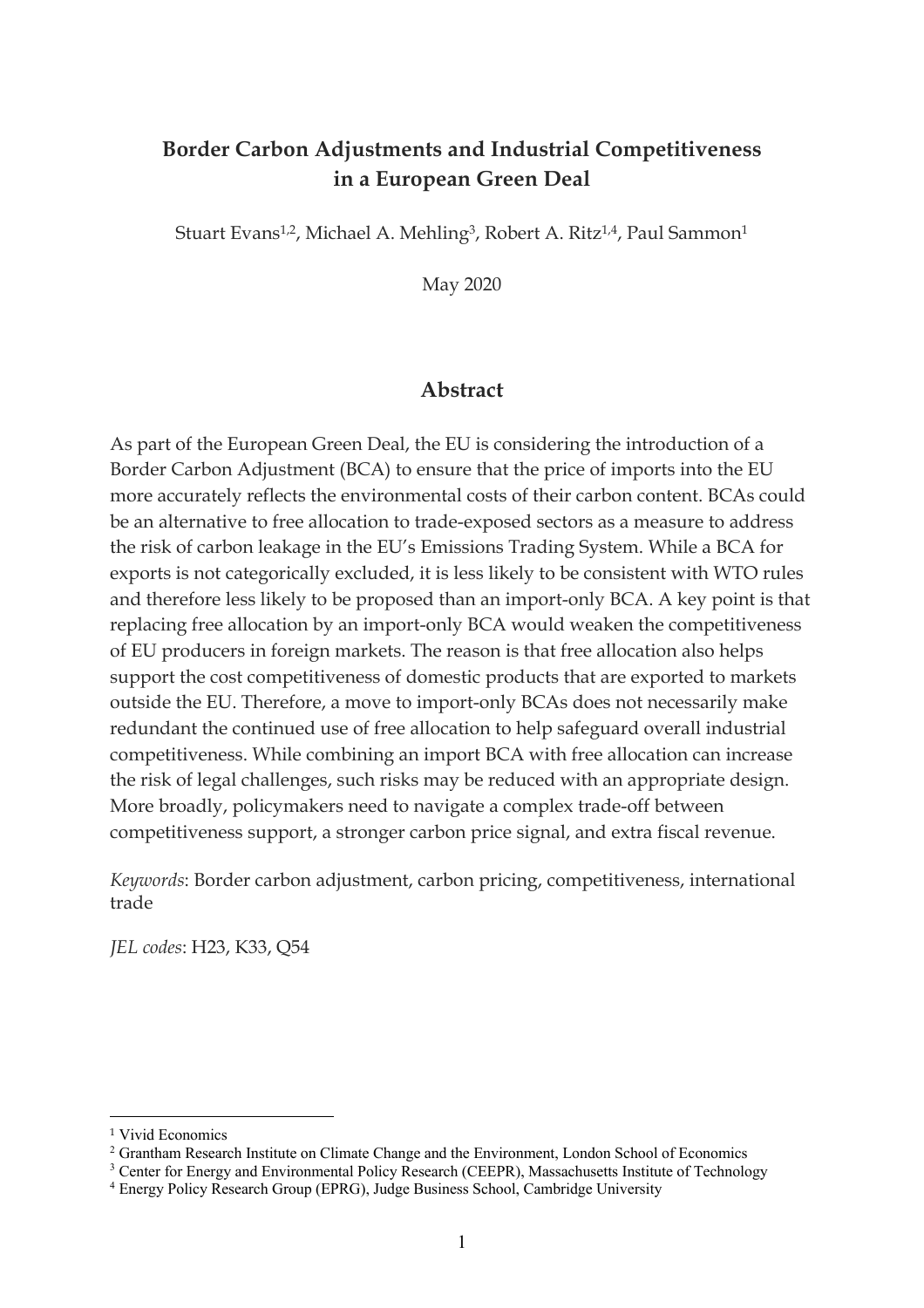## **1. Introduction and Policy Context**

Designing a carbon pricing mechanism which drives industrial decarbonisation while also safeguarding international competitiveness presents a major dilemma for policymakers. While an increasing share of global industrial emissions is covered by carbon pricing, coverage is likely to remain uneven at least in the short term. As a result, a country's (or region's) carbon price can undermine the international competitiveness of its trade-exposed sectors. This gives rise to the risk of 'carbon leakage'—where production or investment is offshored to jurisdictions without a carbon price in order to avoid carbon costs. Carbon leakage can lead to a net increase in global emissions if facilities abroad are more emissions-intensive than domestic ones. As a result, the economic, environmental, and political consequences of leakage risk make it one of the most contentious issues when designing a carbon pricing instrument.

Currently, the EU and other jurisdictions provide emissions allowances for free to sectors deemed at risk of carbon leakage, but this strategy may become incompatible with 'net zero' objectives. Under an emissions trading system, free allocation of allowances (emissions permits) to emissions-intensive trade-exposed (EITE) sectors such as cement, chemicals and steel can mitigate the cost increases incurred by domestic producers due to carbon pricing. It can thereby offset the potential loss of competitiveness relative to less regulated international competitors and thus reduce the risk of carbon leakage. Yet this approach has also faced criticism for muting the carbon price signal and conflicting with the 'polluter pays' principle. Moreover, an increasing push for countries to target 'net zero' emissions limits their ability to indefinitely provide free allocation. Ultimately, industrial decarbonisation is central to meeting the objectives of the 2015 Paris Agreement, and continued free allocation at current levels looks to be incompatible with a net zero future.

Border Carbon Adjustments (BCA) could play a central role in resolving this dilemma because they maintain abatement incentives while also safeguarding industrial competitiveness. The apparent challenges around the future of free allocation have led to increased interest in instituting a BCA as an alternative policy to safeguard industrial competitiveness. In its most likely form, a BCA would impose a carbon 'top-up fee' on imports at the border. In principle, this would be levied according to the quantity of carbon emissions associated with the imported product and the shortfall in carbon pricing coverage of those emissions. This BCA on imports would thus reduce leakage risk by ensuring that domestic producers do not face an asymmetric carbon price in their home market. The introduction of such a BCA could facilitate the removal of free allocation and restore the full carbon price signal for domestic producers.

In the EU, there is increasing political momentum for a shift to BCAs as a mechanism to support industrial decarbonisation while also incentivising stronger climate action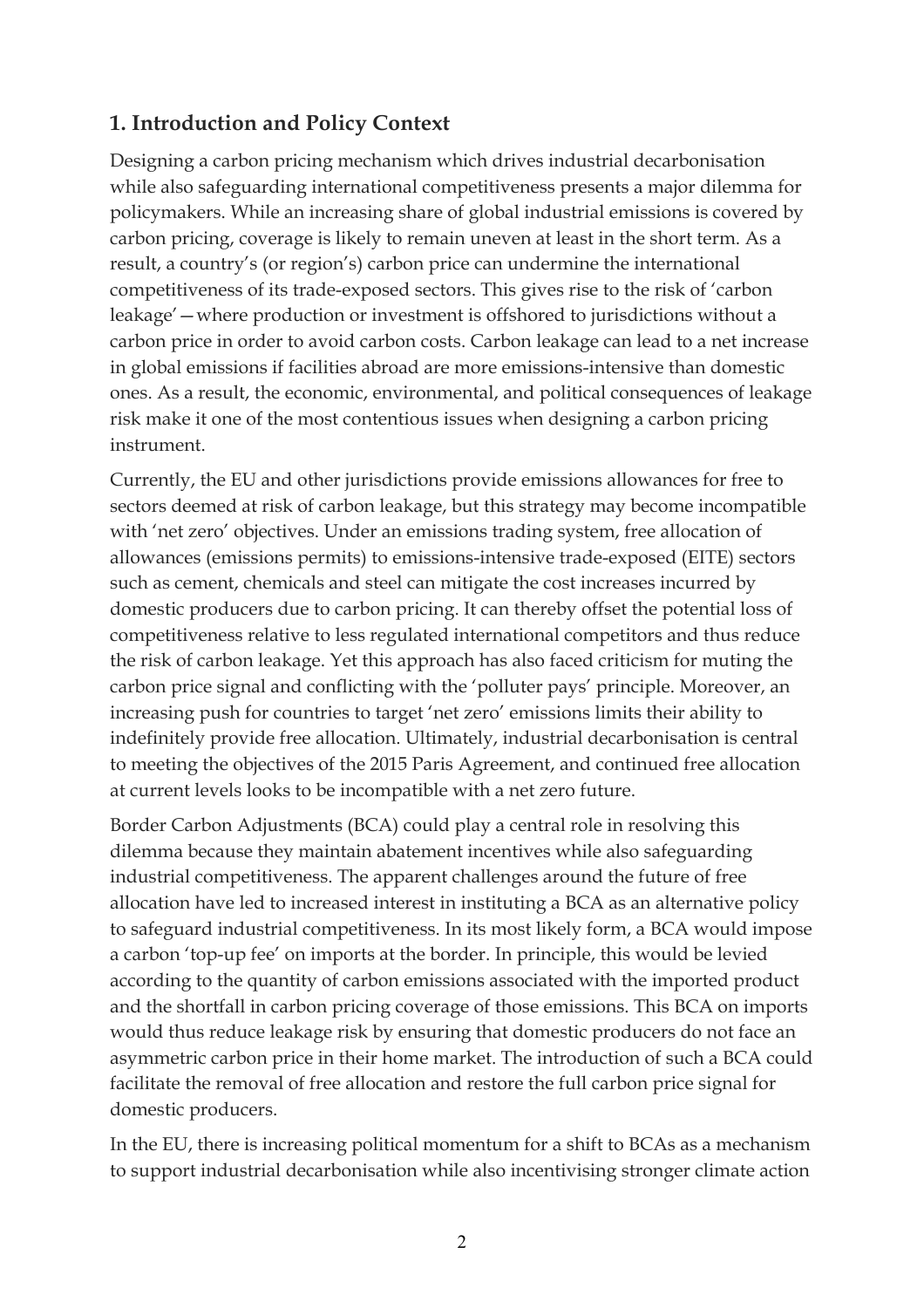among its trade partners. A significant shift in Europe occurred in July 2019 when then incoming European Commission President Ursula von der Leyen suggested that BCAs would be central to plans for a European Green Deal. BCAs could prove to be a key element of the EU strategy to drive greater emissions reductions domestically while incentivising action in laggard jurisdictions.5 On 4th March 2020, the European Commission opened consultations for the BCA roadmap. The EU is considering several design options for a BCA, including a carbon tax on selected products (both on imports and domestic production), a new carbon customs duty or tax on imports, or the extension of the EU Emissions Trading System (EU ETS) to imports. These options have in common that they only apply to imports, not to exports by EU producers. While a BCA for exports is not categorically excluded, it is less likely to be legally consistent with WTO rules.6

This paper argues that a transition to BCAs does not resolve the competitiveness dilemma or make redundant the provision of free allocation, and sets out relevant economic and legal considerations. It will be critical for EU policymakers to fully understand the implications of a move from free allocation to BCAs—and to get the policy design right. A key economic point is that a BCA on imports raises the overall production cost of non-EU companies on their sales to the EU but has no impact on relative costs of EU and non-EU companies in external markets. This asymmetry in BCA design weakens its ability to address competitiveness concerns. By contrast, free allocation acts as a subsidy to the production of EU companies; this mitigates the cost increase they experience due to carbon pricing both for domestic sales in the EU market and for exports to non-EU countries. In short, free allocation can reach channels of competitiveness that BCAs cannot. Therefore, to maintain a balanced approach to safeguarding industrial competitiveness under a net zero mitigation trajectory, the introduction of an imports-only BCA does not necessarily make the provision of free allocation redundant. More broadly, policymakers need to navigate the trade-off that BCAs lead to a stronger carbon price signal for both domestic and external producers and raise additional government revenue, while free allocation offers more holistic competitiveness support.

*Related literature*. This paper relates to three main strands of literature: (1) on competitiveness and leakage impacts of carbon pricing, (2) on the economics of border carbon adjustments, and (3) on the international law of border carbon adjustments. First, this paper sits within the context of literature on the competitiveness impacts of carbon pricing and concerns about carbon leakage. Early work by Reinaud (2005) focused on understanding the magnitude of production cost increases incurred by EITE sectors in the EU ETS, in light of the extent of (grandfathered) free allocation. All else equal, a greater increase in production costs

 <sup>5</sup> France had previously already proposed to introduce a BCA as part of a "fair ecological transition". Outside Europe, BCAs have precedent at a sub-national level in California's carbon trading system.

<sup>6</sup> For further details, see below, Section 4.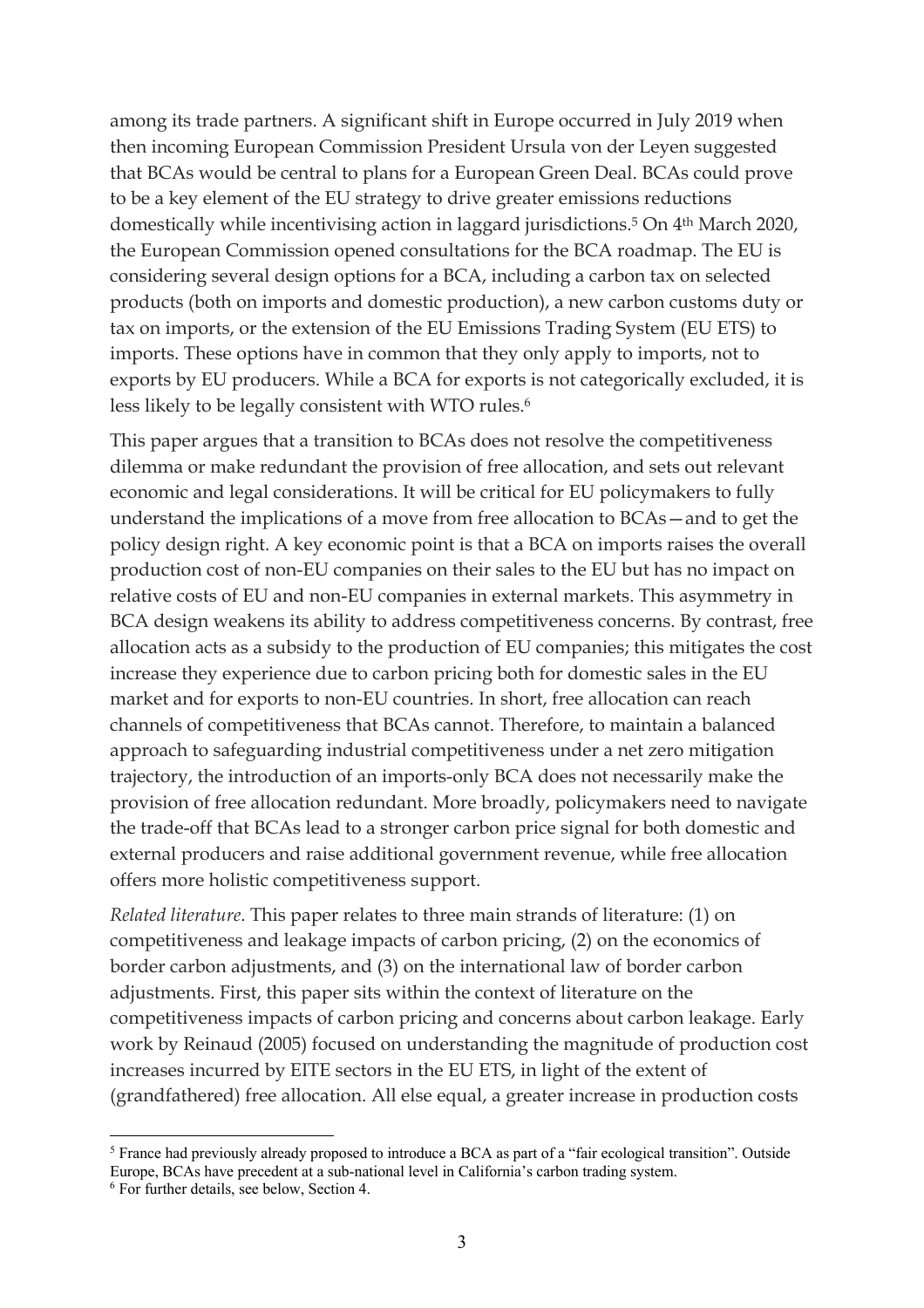leads to a greater concern about potential for production and employment losses and for carbon leakage—whereby emissions are offshored to outside the EU. Demailly  $&$ Quirion (2006) find that output-based allocation (OBA), that is linked to a firm's current production levels, significantly enhances the ability of free allocation to mitigate carbon leakage. Over the last 15 years, numerous studies have sought to estimate (short-term) competitiveness and leakage impacts for individual sectors, notably cement and steel; Martin, Muûls & Wagner (2016) and Dechezleprêtre & Sato (2017) provide useful reviews of this empirical literature.7 Our contribution is a conceptual analysis that reflects recent EU policy developments, through the lens of a simple ABC framework that captures both short- and long-run competitiveness and different types of free allocation.

Second, the design of border carbon adjustments (BCAs) and their rationale have been explored in a strand of the wider literature on carbon competitiveness. In a cross-model analysis, Böhringer, Balistreri & Rutherford (2012) find that a BCA on imports can significantly reduce carbon leakage to external jurisdictions. Fischer & Fox (2012) provide a detailed model-based economic comparison of different approaches to BCA implementation and find that a combined import- and export-BCA is usually most effective at combatting carbon leakage. Hecht & Peters (2019) consider the impacts of BCA in an equilibrium model that, similar to us, uses the equalization of carbon costs between domestic and external firms as the metric by which BCAs can achieve "competition neutrality". Cosbey, Droege, Fischer & Munnings (2019) provide a useful synthesis of the main findings from the BCA literature to date. More broadly, Helm, Hepburn & Ruta (2012) argue that the adoption of an import-BCA by one region can provide dynamic incentives for stronger carbon pricing in other regions (so as to capture the additional tax revenue). Our contribution in this paper is a stylized comparison of different BCA implementations, with an emphasis on limits to competitiveness protection given by import-only BCAs.

Third, legal implications of BCAs, and notably their compatibility with international trade law, have been extensively studies in the literature, but with inconclusive results for BCAs on exports. Following earlier studies on the legality of border tax adjustments (BTAs) for environmental and energy taxes, Ismer & Neuhoff (2004) offer one of the earliest analyses of border adjustments and their legality as a tool of climate policy, concluding that a BCA for imports and exports would be admissible under World Trade Organization (WTO) rules provided it is calculated on the basis of a best available technology standard (Ismer & Neuhoff, 2004). De Cendra (2006) analyses the legality of border adjustments for exports, and concludes that the relevant WTO rules lack clear guidance on the question. A joint report by the WTO

<sup>&</sup>lt;sup>7</sup> Neuhoff & Ritz (2019) synthesize the theory and evidence on the pass-through of carbon costs to product prices by industrial sectors in light of their market structure, international trade exposure, and the design of free allocation.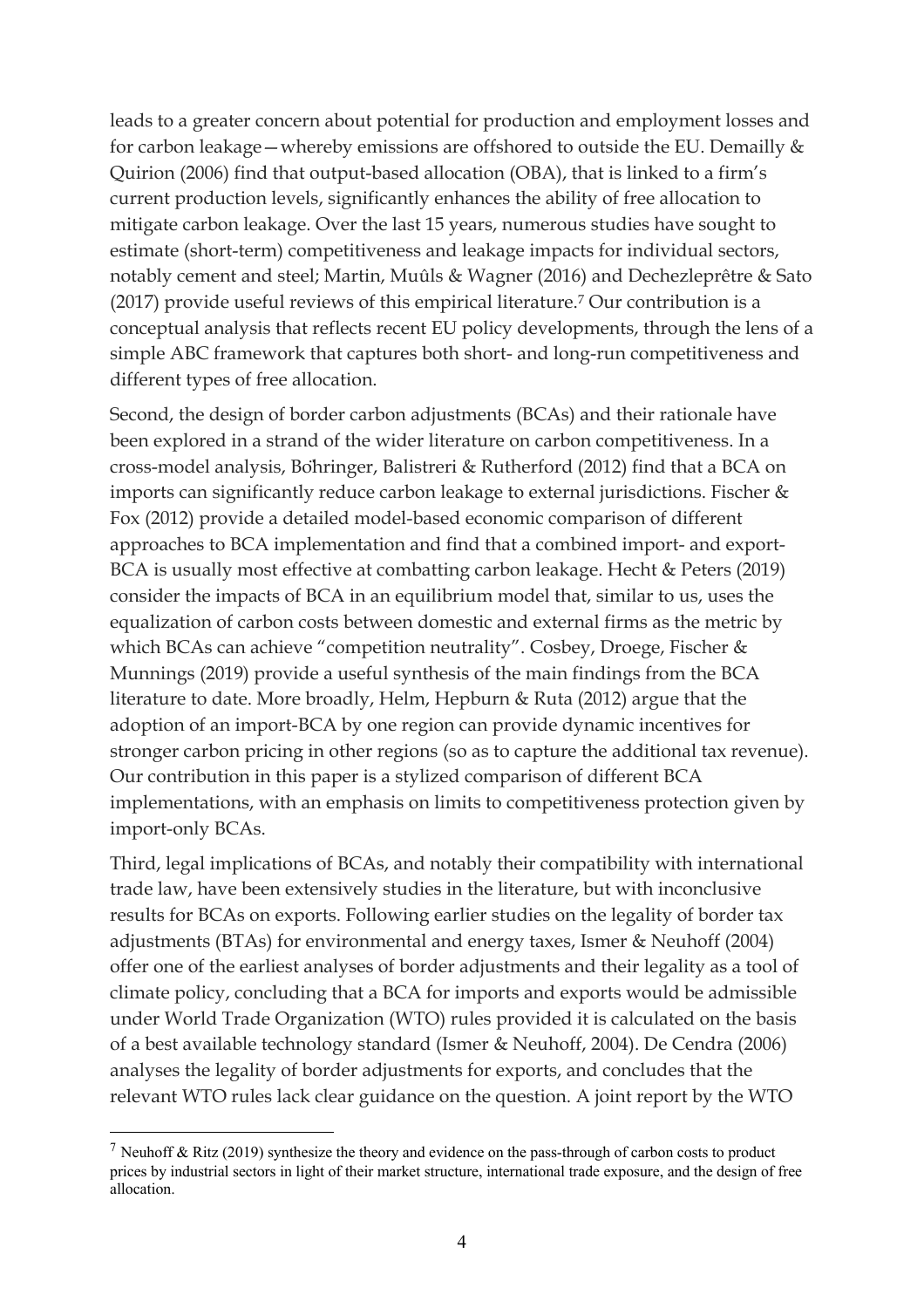and United Nations Environment Programme (UNEP) affirms that WTO rules permit the use of BTAs on exported products under certain conditions, but does not conclusively state whether allowances under an emissions trading system can be considered akin to an adjustable tax. Likewise, Hillman (2013)—a former member of the WTO Appellate Body—echoes the view that export BTAs can be legal, but does not extend her analysis to free allocation under an ETS. Holzer (2014) argues that exports would only be eligible for adjustment at the border if the costs accruing under an emissions trading system could be considered an indirect tax, something she considers unlikely. Mehling, van Asselt, Droege, Das & Verkuijl (2019) take a more favourable view on the classification of emissions trading as an indirect tax, but caution against overcompensation vis-à-vis domestically sold products.

*Overview of the paper.* Section 2 introduces a simple 'ABC framework' through which to understand the drivers of industrial competitiveness under carbon pricing. It explains how free allocation and BCAs support these three channels in different ways. Section 3 provides an indicative economic analysis of the extent to which BCAs and free allocation are substitutes in terms of their competitiveness impacts. Section 4 discusses legal considerations relevant for, respectively, the implementation of an EU BCA on exports and the combination of an EU BCA on imports with continued free allocation for exports. Section 5 concludes the analysis and suggests next steps for policymakers and industrial stakeholders.

#### **2. ABC Competitiveness Framework**

A simple framework helps to understand the three key channels of competitiveness impacts on EITE sectors under carbon pricing. In the short run, the competitiveness of domestic companies operating in EITE sectors can vary along two channels. Channel A reflects the competitiveness of their production in domestic markets relative to imports from rivals based in external jurisdictions. Channel B is their competitiveness in external markets to which they export. These short-run channels of competitiveness will importantly be driven by the short-run marginal cost of production of domestic producers relative to that of their rivals across both markets—which depend, in part, on the design of carbon prices. In addition, over the longer run, Channel C captures the competitiveness of existing productive capacity or new investment that may serve both domestic and external markets. This longterm channel will, in general, also depend on the long-run marginal cost, which includes the cost of capital. All three channels matter for a holistic assessment of how different carbon pricing policy options can safeguard EITE competitiveness – and, closely related, mitigate the risk of carbon leakage. The immediate priority for policy is to focus on addressing Channels A and B, as this is what drives short-run behaviour and is likely to be a pre-condition for avoiding competitive distortions from Channel C over the longer run. Figure 1 illustrates the ABC competitiveness framework.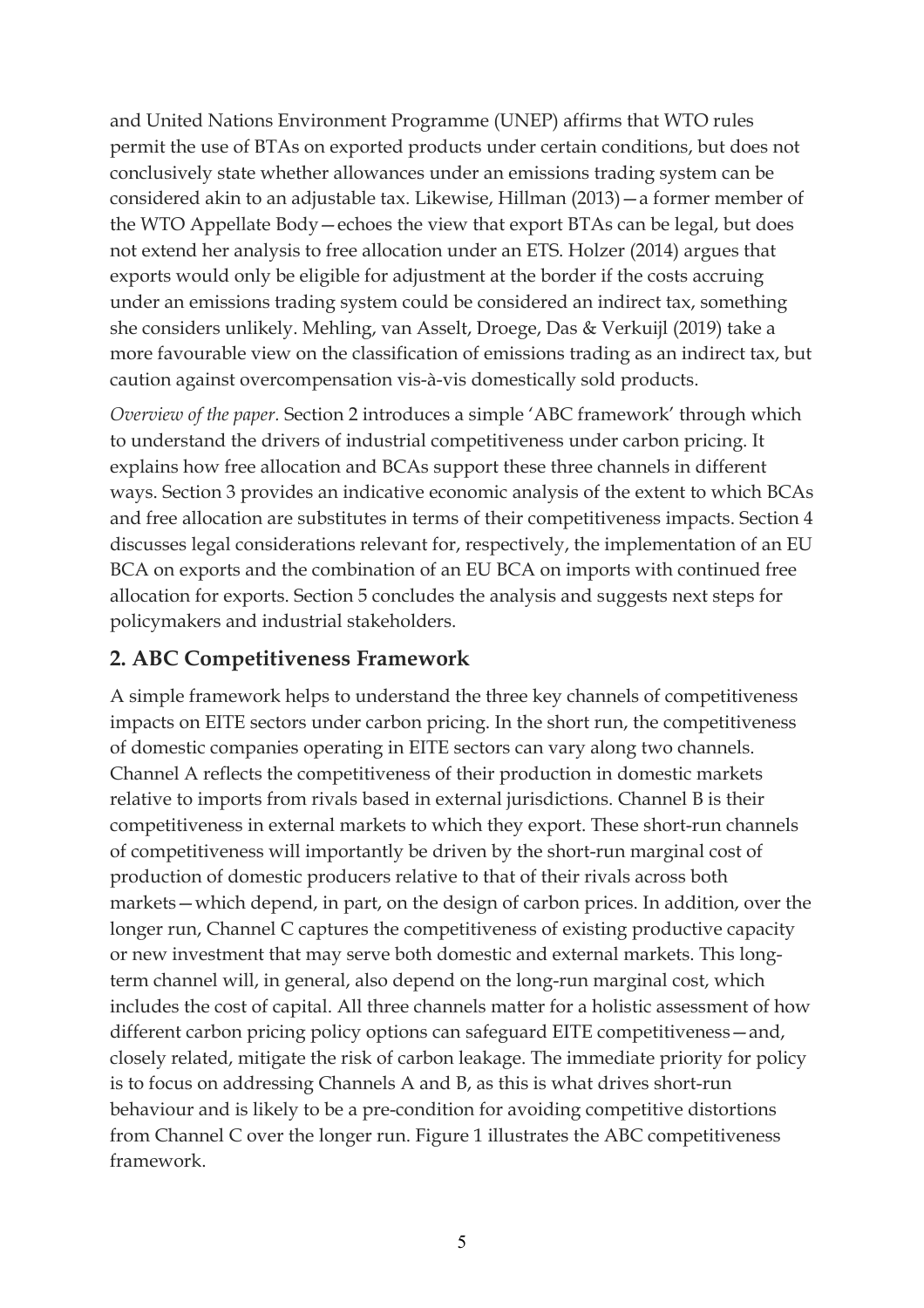Free allocation can safeguard industrial competitiveness through all three channels, but the method of free allocation has important implications for which channels are reached. The free allocation of emissions allowances can assume several forms, with different implications for the competitiveness of domestic companies:

- 1. *Grandfathering*: Grandfathered allowances that are based solely on historical emissions are equivalent to a lump-sum transfer that has no impact on the marginal cost of production. Such 'pure' grandfathering therefore does not address Channel A or B but can affect Channel C by forestalling closure of productive capacity.
- 2. *Output-based allocation*: At the opposite end, output-based allocation (OBA) explicitly links the extent of free allocation to current production levels which, in principle, can address all three of the ABC channels of competitiveness impacts.
- 3. *Hybrid allocation*: Current EU policy is a hybrid form of free allocation that combines elements of grandfathering and OBA with an emissions performance standard that caps allocations according to the best-performing companies in an EITE sector. Its fixed baseline period limits the degree to which allocations adjust with production levels.



**Figure 1**: ABC framework of short- and long-run competitiveness channels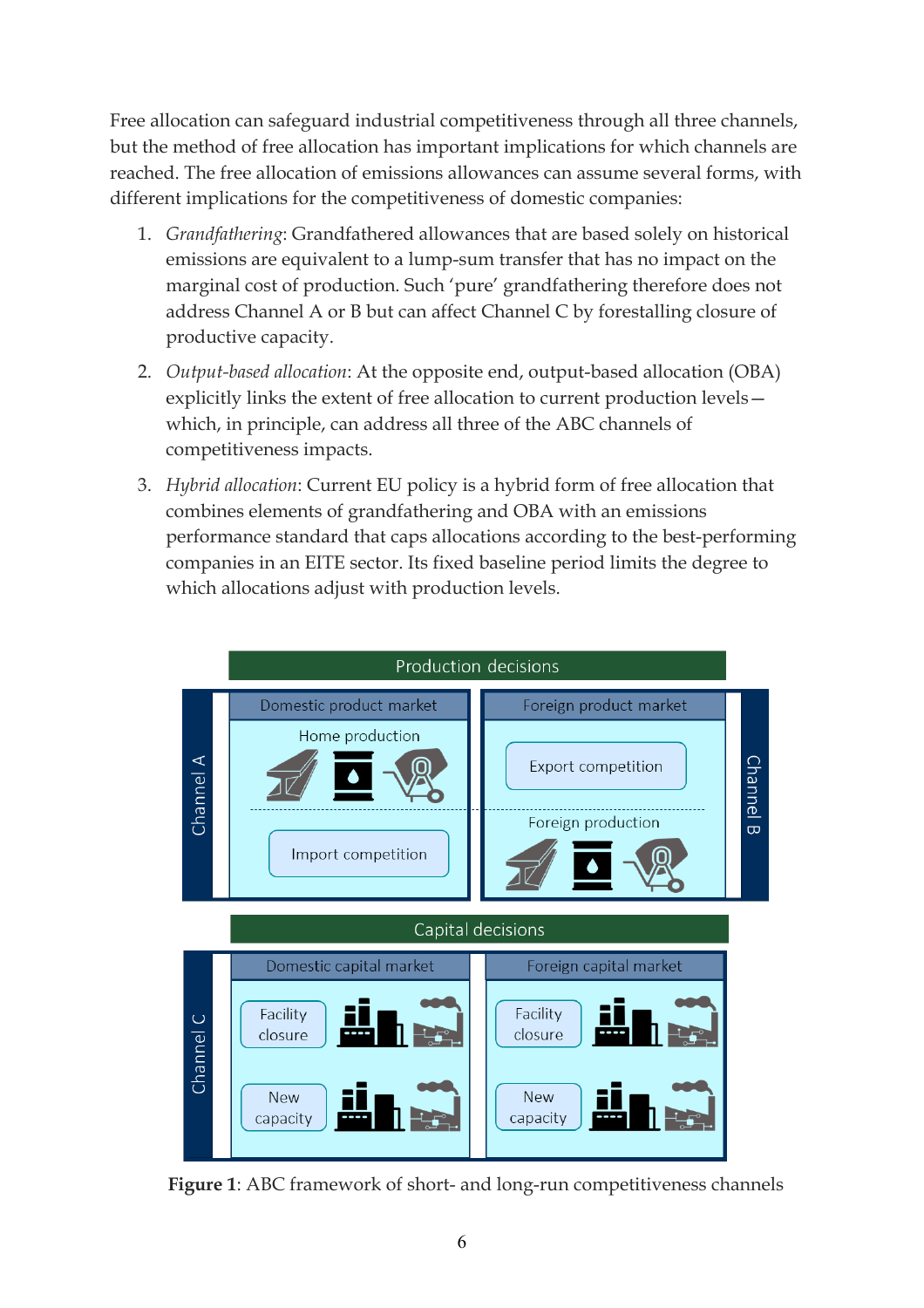The central point is that common forms of free allocation, in practice, mitigate some combination of the short-run Channels A and B and long-run Channel C. While this helps domestic companies compete in both domestic and external markets, the correspondingly muted short-run carbon price blunts the incentive for industrial abatement.

A BCA that is levied only on imports to avoid potential legal concerns therefore supports EITE competitiveness primarily along the short-run Channel A of the ABC framework. A BCA in the form of a border tax on imports serves as a top-up carbon fee on products sold to the domestic market by companies from external jurisdictions (with zero or at least lower carbon prices). In this way, the BCA on imports raises the marginal cost of export for these external companies; this, in turn, supports the competitiveness of domestic producers along Channel A of the framework. However, the BCA on imports has no effect on Channel B because it leaves unchanged the relative costs of domestic and external companies for sales to external jurisdictions. (This would be different under a BCA design that combines a tax on imports with a subsidy to exports.) Given this remaining asymmetry in short-term competitiveness along Channel B, it is unlikely that such a BCA on imports only will have a sufficiently strong effect on the longer-term competitiveness channel C. However, this BCA does maintain the strength of the domestic carbon price signal and therefore does not blunt abatement incentives in the way that common forms of free allocation do.

## **3. Economic Analysis of Border Carbon Adjustments vs. Free Allocation**

We now use a simplified economic analysis to explain more formally the differences between free allocation and BCAs levied on imports in terms of the competitiveness support they provide. Our analysis aims to inform policy discussion by clarifying the different roles that different policy instruments can play to address EITE competitiveness. For simplicity and concreteness, we assume that the world is split into two regions: the European Union (EU) and the rest of the world (ROW). Carbon prices in these two regions are written as *ti* and *tj*, respectively, where the EU has a higher carbon price than that in effect in the ROW, with *ti*>*tj*. The ROW carbon price can be interpreted as an average across a larger number of non-EU countries. Our analysis takes the two regions' carbon prices *ti* and *tj* as given and fixed, rather than these also being policy instruments. In the case of the EU ETS, for example, this simplifying assumption can be justified by the carbon price being significantly driven by electricity generation, which is generally not exposed to international competitiveness concerns in the way that the industrial sectors are.

Free allocation dilutes the carbon price faced at the margin by domestic producers while a BCA tops up the carbon price faced by imports. The impact of free allocation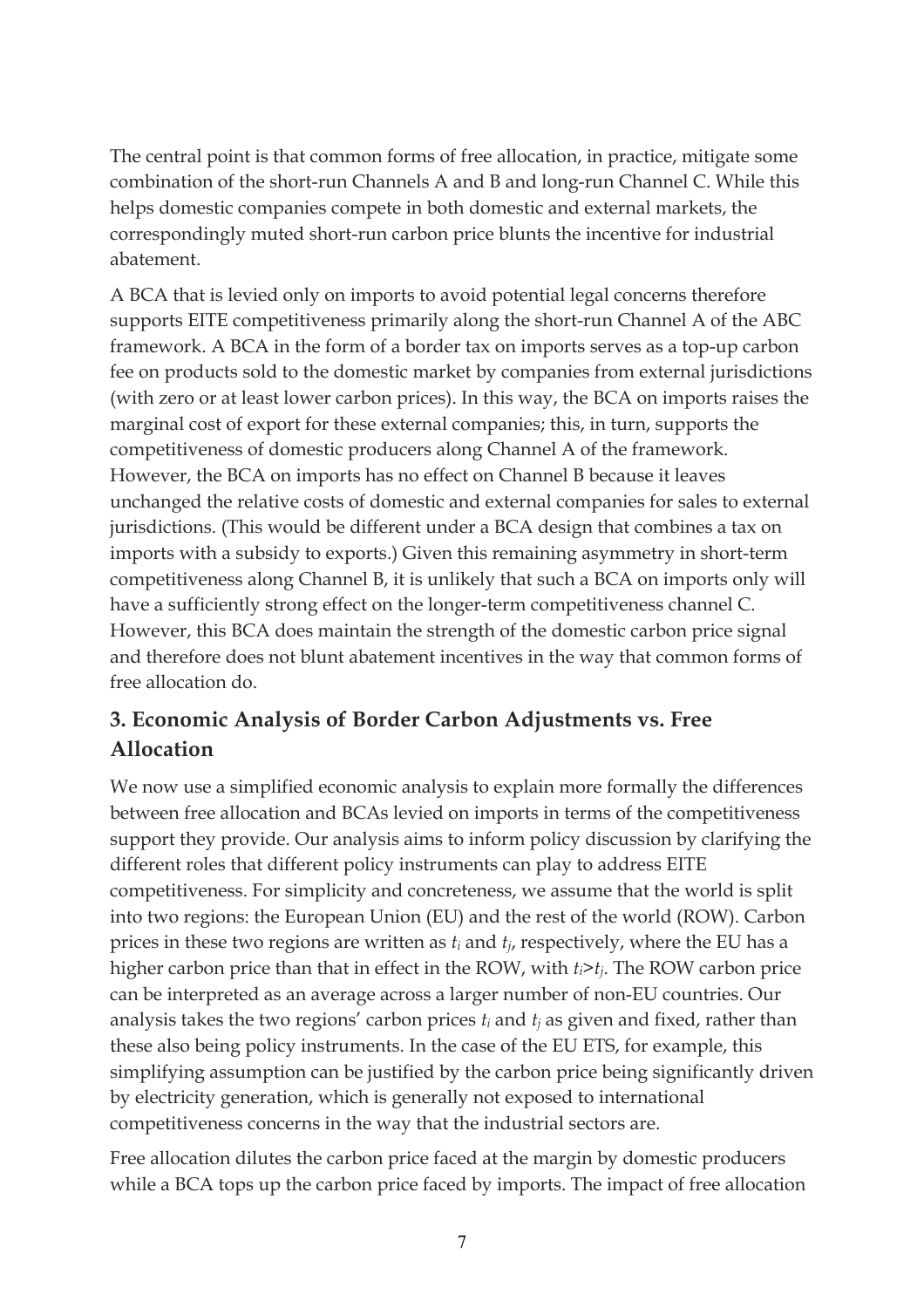on the carbon price is captured by the parameters *fi* and *fj*, both on [0,1], where a value of zero means no dilution and a value of one represents full dilution. Outputbased allocation, by acting as an effective subsidy to production, dilutes the carbon price faced by industrial emitters at the margin. Current hybrid EU allowance policy corresponds to *0*<*fi*<*1*—with elements of grandfathering, output-based allocation, and an emissions performance standard. The 'effective' carbon prices in the EU and ROW are therefore given by  $(1-f_i)t_i$  and  $(1-f_i)t_j$ . A BCA tops up the carbon price faced by imports; its analytics are detailed below.

As a simple proxy for competitiveness concerns, we consider the EU's policy objective to be a level playing field in effective carbon prices using free allocation and/or a BCA on imports.<sup>8</sup> The equalization of effective carbon prices across the EU and the ROW serves as a simple proxy in our analysis for concerns about industrial competitiveness. This equalization of carbon prices also leads to an equalization of marginal abatement costs across jurisdiction, which is the basic cost-efficiency property of carbon pricing. (We argue further below that similar conclusions would obtain under alternative metrics for competitiveness.) The two policy instruments available to the EU are the extent of free allocation as well as the introduction of a BCA on imports. We assume a preference for using as little free allocation as possible to achieve the policy objective. In view of a likely BCA proposal by the EU, our main question is on the policy implications of a move from free allocation to an importonly BCA as a means to address competitiveness. The impacts of policy options on competitiveness are considered in terms of the ABC framework presented above.

#### *Case 1: A local perspective on competitiveness*

First consider a local perspective on competition focused on domestic production by EU-based producers competing with imports from ROW companies. In the absence of a BCA, effective carbon prices for EU and ROW producers are (*1*-*fi*)*ti* and (*1*-*fj*)*tj*. These effective carbon prices are equalized if the degree of free allocation to EUbased producers is equal to  $f_i = [1-(1-f_j)(t_j/t_i)] \equiv f_i^*$ . This serves as our benchmark against which to compare the effects of the introduction of a BCA. Observe that this 'optimal' degree of free allocation is always positive, *fi \** >*0*, as a direct consequence of the EU having a higher carbon price than the ROW. A lower degree of free allocation is needed if either the ROW has a higher carbon price or itself provides less free allocation.

In the case of a local perspective, both free allocation and a BCA on imports can level the playing field in terms of effective carbon prices. Now suppose that the EU

 <sup>8</sup> This aligns with the likely focus of the EU's proposed BCA: "Carbon leakage occurs when production is transferred from the EU to other countries with lower ambition for emission reduction, or when EU products are replaced by more carbon-intensive imports... a carbon border adjustment mechanism would ensure that the price of imports reflect more accurately their carbon content." See EU Inception Impact Analysis, 2020, available at https://ec.europa.eu/info/law/better-regulation/have-your-say/initiatives/12228-Carbon-Border-Adjustment-Mechanism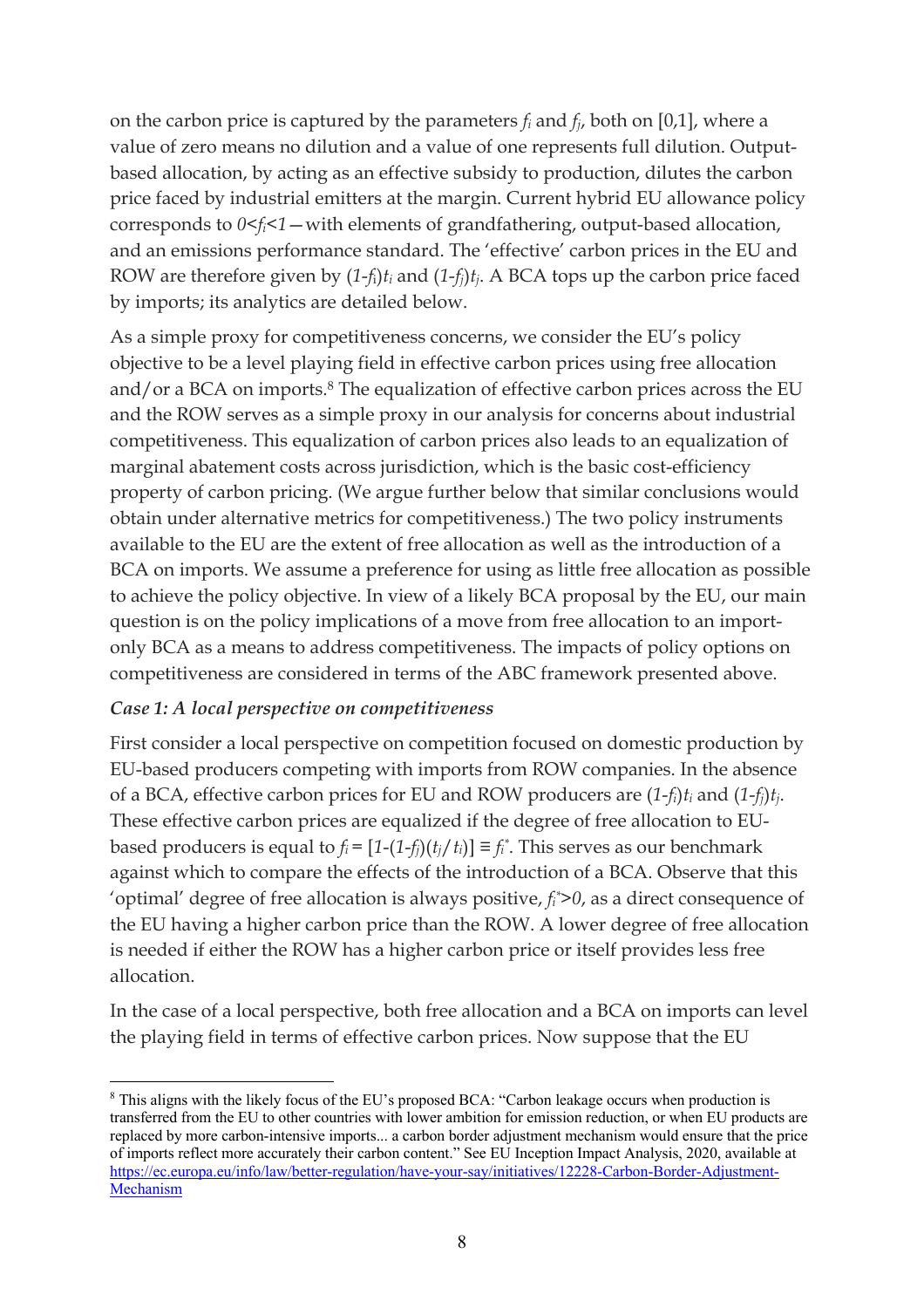additionally introduces a BCA on imports. With the BCA, the effective carbon price that ROW producers face when selling into the EU becomes  $(1-f_j)t_j+b_i[(1-f_i)t_i-(1-f_j)t_j]$ , where the parameter *bi*, also on [0,1], measures the extent of the top up implied by the BCA. In effect, the BCA on imports is a top-up to the effective carbon price of non-EU producers—while it has no effect on the effective carbon price paid by EU companies themselves. By design, therefore, a 'full' BCA, with  $b_i=1$ , by construction equalizes effective carbon prices—regardless of the degree of free allocation. Similarly, equalization again occurs always where free allocation is at the level *fi* = *fi \** —regardless of the existence or extent of the BCA.

This local perspective suggests that the EU has two distinct main policy options to maintain industrial competitiveness. Either it can continue the use of free allocation at the level  $f_i = f_i^*$  and not rely on a BCA at all. Or it can switch the policy design to a full BCA on imports, with  $b_i=1$ , and discontinue free allocation, as it is then no longer needed. In other words, this local perspective on competitiveness suggests a strong element of policy substitution: optimal use of one policy instrument makes redundant the use of the other. This reasoning is in line with recent EU policy discussions that envision a BCA replacing free allocation. Indeed, the particular attraction of the imports-BCA here is that, unlike free allocation, it maintains the carbon price signal for abatement—and also raises additional government revenue for EU countries.

The limitation of this local perspective, however, is that it does not take into account competition in non-EU export markets. There are at least two problems with this local perspective on competitiveness. First, while it 'solves' Channel A of the ABC competitiveness framework, it ignores Channel B: EU companies will still face asymmetric carbon prices in their export markets. Second, all else equal, it leaves open the possibility that long-run returns on investment will nonetheless be lower in the EU. With EU firms still facing an uneven playing field in ROW markets, this may impact decisions regarding current productive capacity or investment in new capacity—leading to Channel C-type leakage of productive capacity. If such competitiveness impacts are pronounced, this could lead to early closure of industrial plants, forestall upgrades to improve productivity or carbon efficiency, and see investment in new capacity in ROW that may otherwise have occurred in the EU.

#### *Case 2: A global perspective on competitiveness*

Now consider a fuller picture that captures global competitiveness, also in ROW markets. In addition to the previous single-market perspective, this now also includes the position of EU producers exporting to ROW markets. As a benchmark, with free allocation yet without a BCA, effective carbon prices are (*1*-*fi*)*ti* for EU producers in both EU and ROW markets, and (*1*-*fj*)*tj* for ROW producers also in both markets. So effective carbon prices are again equalized if the EU's free allocation is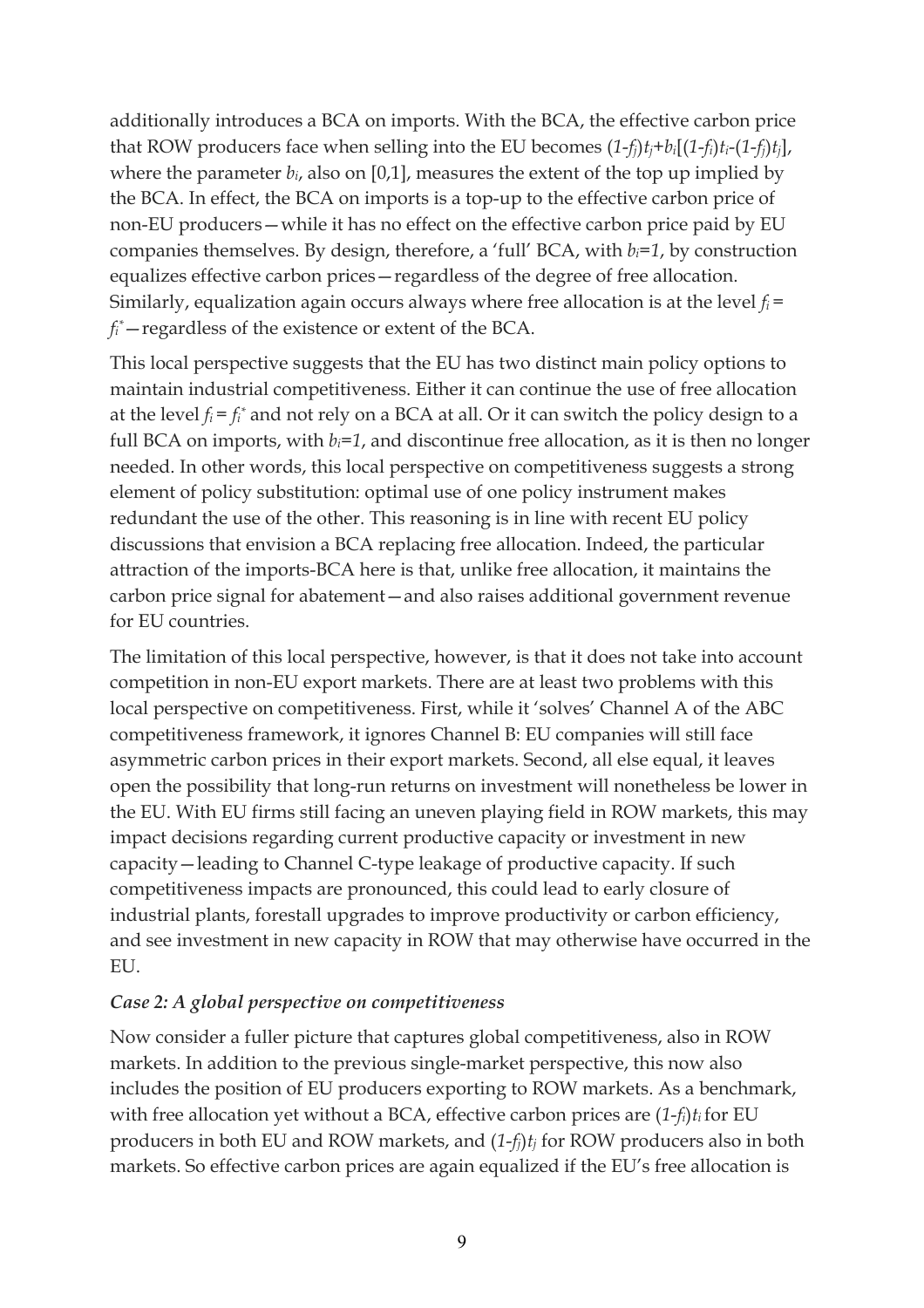equal to  $f_i = [1-(1-f_i)(t_i/t_i)] \equiv f_i^*$ . Crucially, this degree of free allocation restores the level playing field across both EU and ROW markets. In this sense, the previous finding on free allocation is robust to a multi-market perspective.

The global perspective reveals that free allocation can reach channels of competitiveness that a BCA cannot. The introduction of a BCA on imports by the EU again has no effect on the effective carbon price of EU producers, which remains (*1*  $f_i$ ) $t_i$  in both their domestic and export markets. For ROW producers, the key observation is that their effective carbon price in their domestic markets also remains unaffected at  $(1-f<sub>i</sub>)t<sub>i</sub>$  by the BCA on imports. Like before, their effective carbon price on exports to the EU becomes  $(1-f_i)t_i+b_i[(1-f_i)t_i-(1-f_i)t_i]$ . This leads immediately to the conclusion that now a full BCA  $(b_i=1)$  is unable to equalize effective carbon prices globally as it cannot 'reach' competition in ROW markets. Effective carbon prices are equalized for both producer types in both markets as long as (*1*-*fi*)*ti*=(1-*fj*)*tj*+*bi*[(*1*-*fi*)*ti*-  $(1-f<sub>i</sub>)t<sub>i</sub>$  =  $(1-f<sub>i</sub>)t<sub>i</sub>$ . It is easy to verify that this condition is, once again, satisfied by a free allocation  $f_i = [1-(1-f_i)(t_j/t_i)] \equiv f_i^*$ , regardless of the degree of BCA. As a result, moving to a BCA here comes with zero policy substitution: the same level of free allocation remains optimal for 'global' competitiveness. This shows that a BCA on imports (only) is necessarily insufficient to fully address all competitiveness channels underlying the ABC framework.

A simple metric that captures the potential limitations of import-only BCAs as a competitiveness instrument is the export reliance of domestic producers. In the EU, a large proportion of products on the carbon-leakage list corresponds to major exporting industrial sectors. As an illustration, Figure 2 shows potential export exposure of the steel industry. This sector accounts for nearly  $E128$  billion in gross value added (GVA) and supports nearly 2.5 million European workers directly and indirectly<sup>9</sup>. Around 15% of EU finished steel products are exported to ROW destinations. The top two EU export destinations for the sector are the US and Turkey. Each of these countries has a large steel production base and a relatively low likelihood of placing a price on industrial carbon emissions in the short term—given that neither has ratified the Paris Agreement. Failure to account for the export dynamics of such sectors when designing a BCA could present a risk of carbon leakage.

Other competitiveness metrics such as market share or profitability are likely to yield a similar conclusion: a BCA on imports alone does not make free allocation redundant. The above analysis shows that free allocations and BCAs have limited substitutability using one of the simplest metrics of competitiveness: equalization of effective carbon prices. There are several other natural metrics of competitiveness such as EU companies' market share, profitability, and production volumes. Quantifying the rate of policy substitution between free allocation and BCAs in these

 <sup>9</sup> http://www.eurofer.org/News%26Events/PublicationsLinksList/201806-SteelFigures.pdf.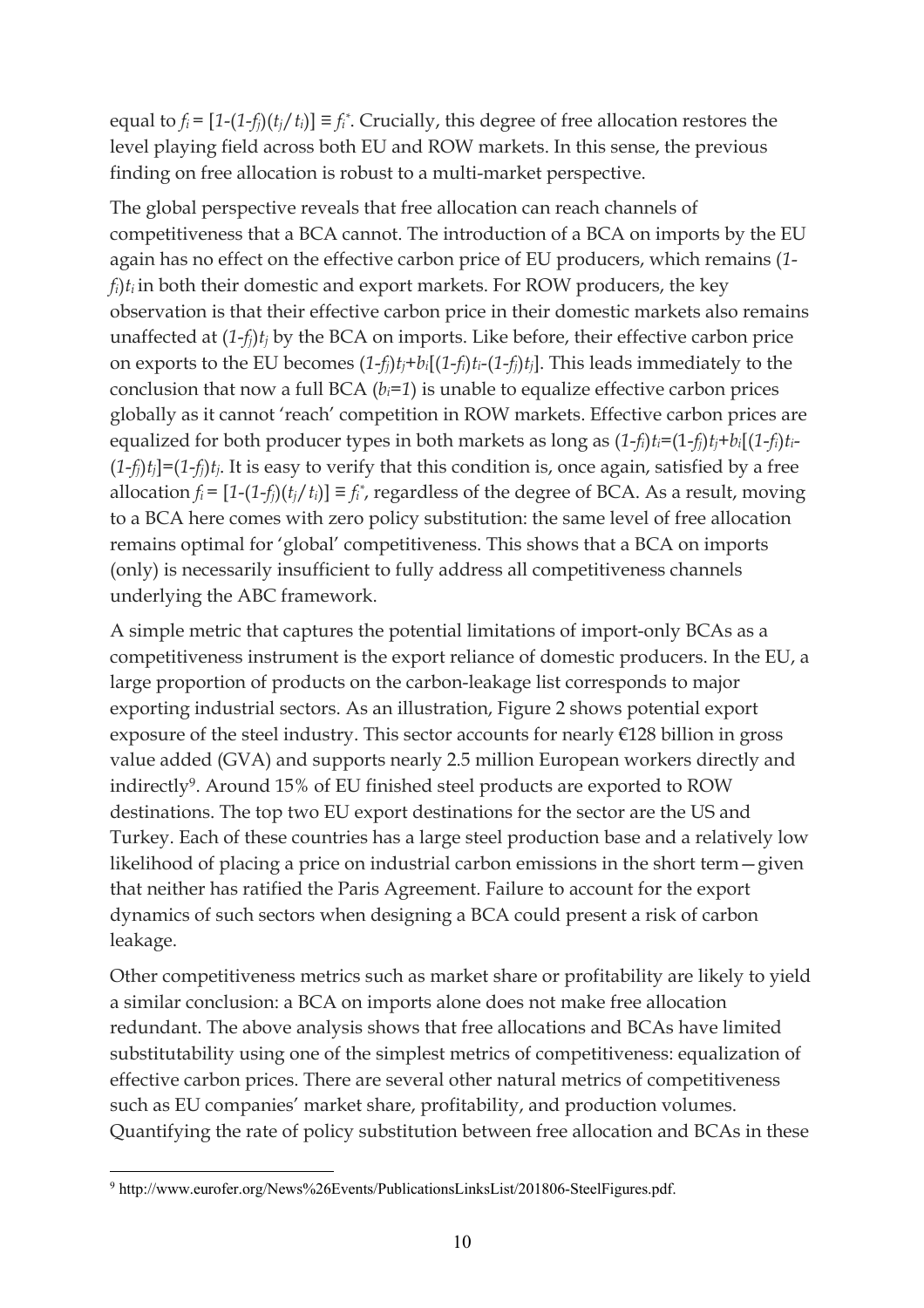cases would require a model of the competitive dynamics at the sectoral level. However, we think that the basic conclusion would continue to apply in a less stark form: moving to an import-only BCA may well allow the level of free allocation to be reduced—but not all the way to zero. Absent some other form of export-BCA, both policy levers will be needed to fully address competitiveness concerns under the ABC competitiveness framework.





*Source*: Based on data from Eurofer (2018), European Steel in Figures; each flag represents 1% of the top 10 destinations, the EU steel industry

Our formal analysis so far has deliberately focused very narrowly on competitiveness concerns; other economic and political factors may favour a BCA over free allocation. One important distinction between free allocation and a BCA concerns government revenue. Free allocation forgoes fiscal revenue from allowance auctions while a BCA raises additional fiscal revenue at the border. This is one aspect that, all else equal, favours a BCA over free allowances—especially if the latter relies on generous levels of allocation. Another important consideration is that a BCA transfers some of the EU's abatement incentive to non-EU producers—and therefore may drive additional global emissions reductions. BCAs may also have a role in driving increased uptake of carbon pricing in ROW jurisdictions. Where the EU is an important destination market for ROW products, the EU's BCA may create an incentive for the adoption of carbon pricing in the ROW—partly as a device to capture carbon revenues. Such an adoption dynamic for BCAs could, over time, reduce the need for free allocation and help create an international level playing field in carbon.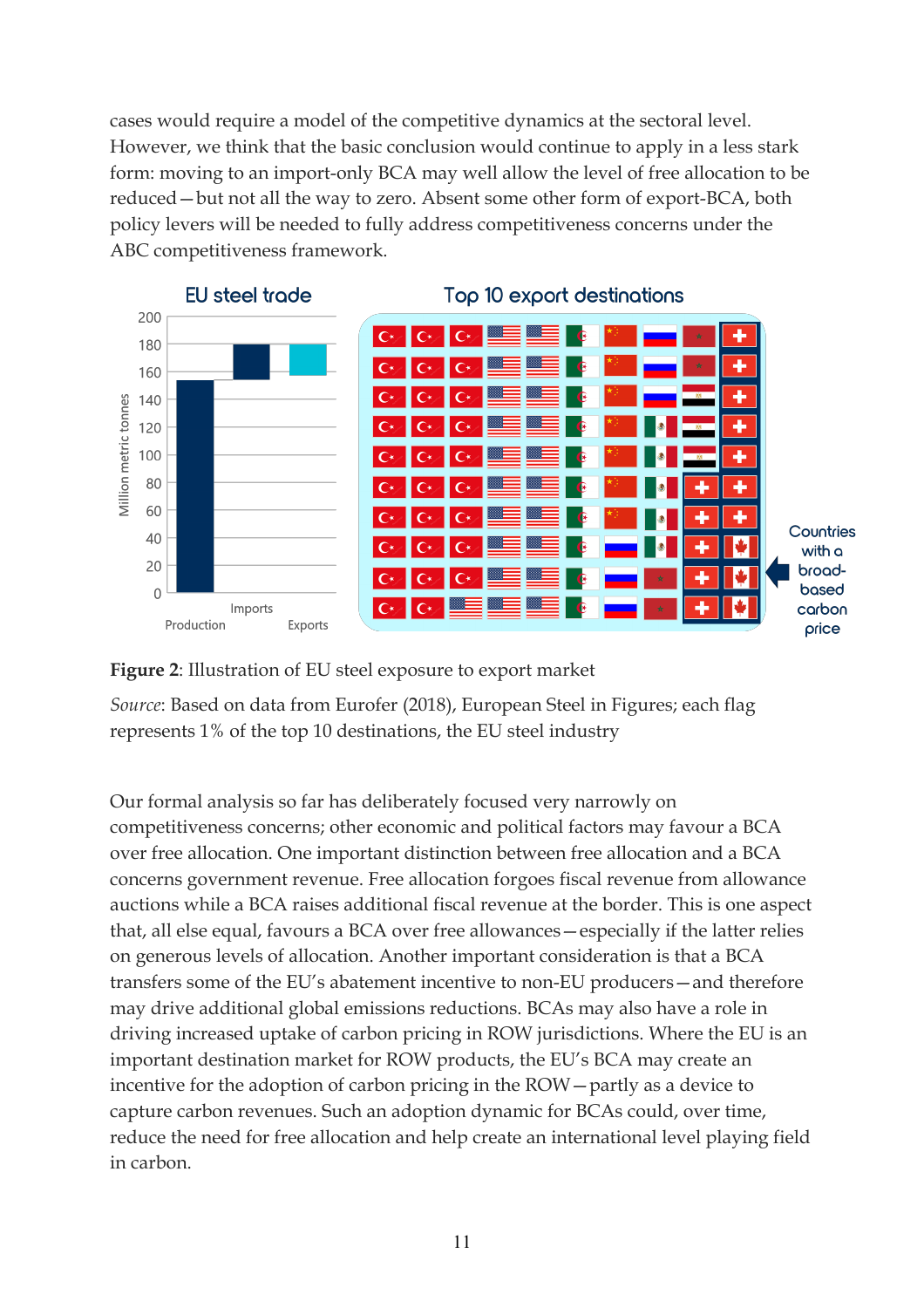More broadly, therefore, our analysis suggests that policymakers need to navigate a complex trade-off between free allocation and BCAs, and this may be different depending on each sector's economic characteristics. While free allocation can offer more holistic competitiveness support, BCAs can lead to a stronger carbon price signal for both domestic and external producers and raise additional government revenue. At the same time, the introduction of BCAs raises considerable administrative and legal challenges, while free allocation is already in place and enjoys relatively broad acceptance among ETS stakeholders. These trade-offs can resolve differently across EITE sectors depending on the extent of their export reliance and on the value of a stronger abatement incentive. Our analysis highlights the need for careful consideration of internal and external market dynamics, and potential policy interactions for the EU to develop a coherent policy mix.

#### **4. Legal Analysis of Border Carbon Adjustments vs. Free Allocation**

While a BCA can in principle also cover exports, doing so makes it more likely to incur legal challenges than an import-only BCA. While the EU's plans to date suggest it is considering an import-only BCA, a BCA design can, in principle, also apply to exports; that is, it can adjust for climate-policy asymmetries at the border when domestic products leave the EU to be sold in external markets. Such adjustment could occur in the form of an exemption, regulatory relief, or compensation payment. For example, products destined for export markets may be exempt from the need to pay the carbon price on emissions associated with their production. In doing so, however, an export BCA incurs a two-fold risk of violating international trade law:

- 1. Relief or exemption for exports would reduce the reach of the EU's carbon price—which currently does cover emissions associated with production of exported goods. Because it reduces the degree to which carbon costs are internalized across the EU, such an export BCA is thus less likely to be considered a measure necessary to protect the environment or related to the conservation of exhaustible resources. That, in turn, would mean that an export BCA may not benefit from the exemption of Article XX of the General Agreement on Tariffs and Trade (GATT). Because the export-BCA would not apply to goods from trade partners, however, it is unlikely to be considered discriminatory under GATT, and will instead raise concerns under WTO subsidy rules, as described in the next point.
- 2. Any form of support specifically to products destined for export also increases the risk of a violation of multilateral disciplines under the Agreement on Subsidies and Countervailing Measures (SCM Agreement). Under that treaty, a subsidy is defined as a financial contribution by a government that confers a benefit. This broad definition includes foregone government revenue that would otherwise be due, as is the case when a government allocates allowances for free where auctioning has otherwise become the default, when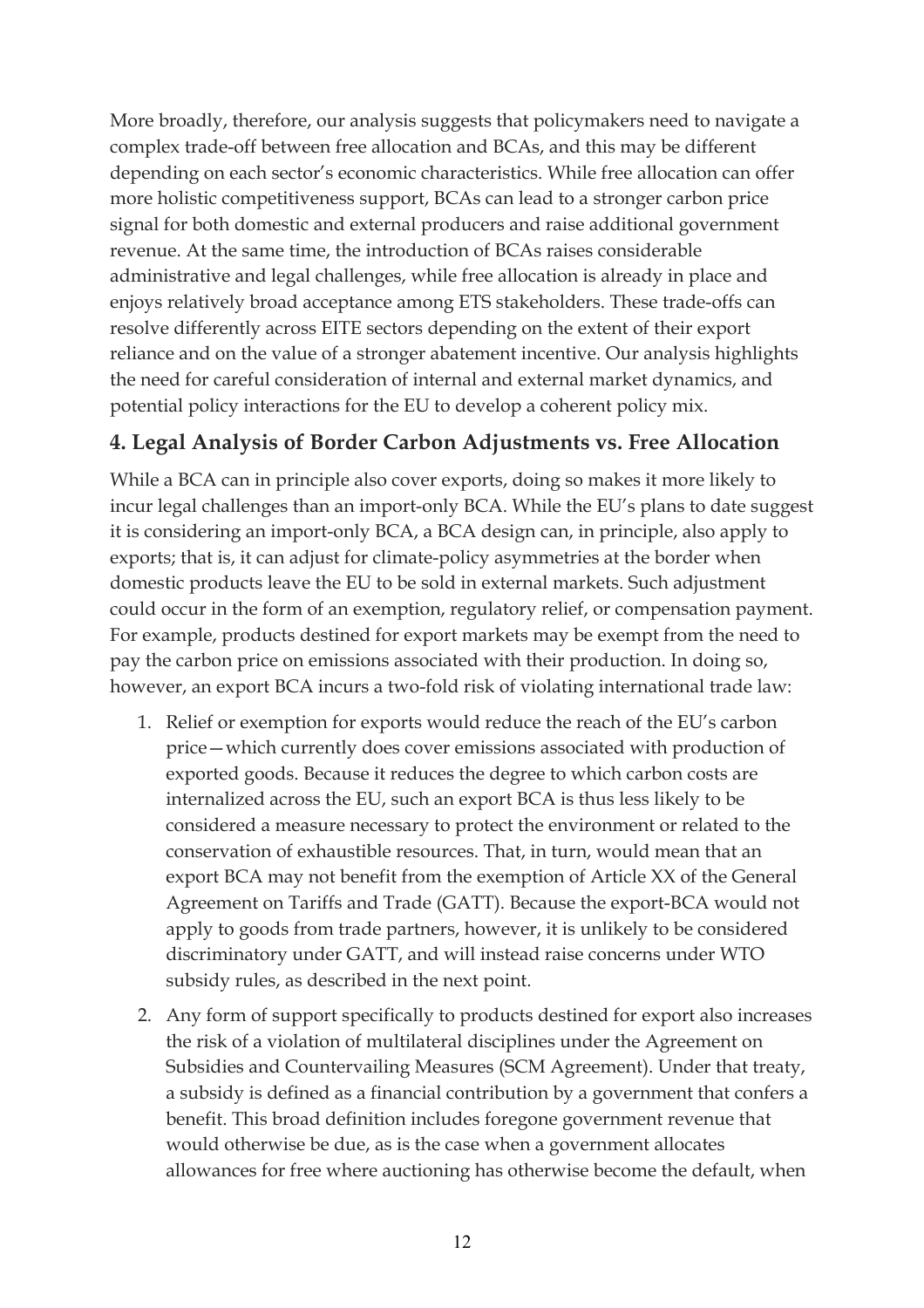it compensates relevant costs, or when it altogether exempts exporters from compliance. Such relief will further be considered a *prohibited* subsidy if its award is made contingent on export performance, that is, if there is a relationship of conditionality or dependence between the award and exportation. Because an export BCA would be conditional on exportation, it could be, *prima facie*, classified as a prohibited subsidy.

Combining free allocation with an import-only BCA may face legal challenges under multilateral free trade disciplines but such legal risks can be lowered if certain conditions are met. While continuing the practice of free allocation for exports only raises the legal risks identified in the previous paragraph, there are ways to combine an import BCA with free allocation – as suggested by our ABC competitiveness analysis – so as to limit these risks.

First, an environmental argument can be made for retaining free allocation: ensuring the competitiveness of EU producers in international markets will help safeguard their market share against foreign products that may have a higher carbon intensity. The strength of this argument will vary across industries depending on the extent of competition and on the carbon intensity of EU producers relative to the average non-EU competitor (as, in practice, an import BCA is likely to be based on default values for carbon intensity that are applied uniformly to non-EU imports). What is more, free allocation would not simply exempt exported products from the EU's carbon price, but – akin to the current system of free allocation – would continue to provide a dynamic incentive for carbon-intensity reductions through the use of benchmarks.

Second, the Agreement on Subsidies and Countervailing Measures also specifies that exemption or remission of indirect taxes for exports is admissible if it does not exceed those levied on like products sold for domestic consumption. Two conditions have to thus be met in order for this provision to sanction free allocation for exports: the application of the EU ETS to producers of goods destined for domestic consumption has to qualify as an indirect tax; and the value of freely allocated allowances must not exceed the carbon cost borne by domestically consumed goods.

While there is support for considering an emissions trading system an indirect tax, the literature on this question is divided. Pending relevant case law, this first condition will remain subject to legal uncertainty. For the second condition, the regulator will have to ensure that the allowances allocated for free to exporters does not exceed the amount they would otherwise have to purchase at auction if their goods were sold into the domestic market. As long as free allocation for emissions associated with exported products continues to be based on the current benchmarking system and is combined with full auctioning for emissions associated with products sold into the domestic market, this condition is likely to be met.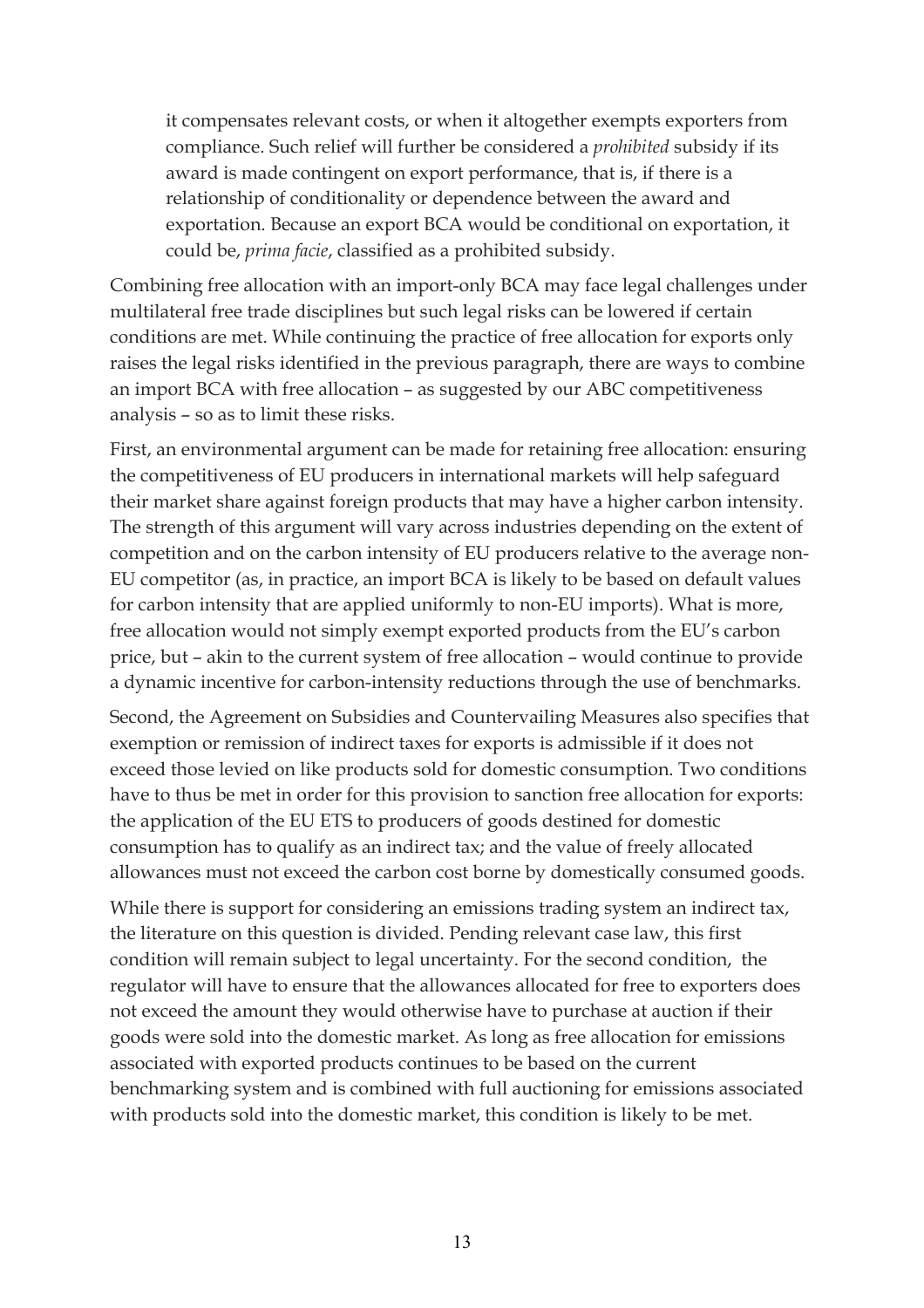## **5. Conclusion**

Our economic analysis suggests that an import-only BCA does not necessarily make redundant the use of free allocation of allowances in providing competitiveness support to EITE sectors. An import-only BCA comes with an inherent asymmetry: it levels the competitive playing field in EU markets but cannot address competition in external markets. By contrast, free allocation can support cost competitiveness of EU producers across both EU and external markets. Therefore, a move to import-only BCAs does not necessarily make redundant the continued use of free allocation to help safeguard overall industrial competitiveness. Our analysis made this point using the equalization of effective carbon prices as a simple proxy for competitiveness concerns; we believe that a similar point also applies to richer metrics of competitiveness such as market share and profitability.

Our legal analysis suggests that combining free allocation with an import-only BCA may face challenges, but also that such legal risks can be reduced if certain conditions are met. While a BCA for exports has not been categorically ruled out by the EU, it is less likely to be consistent with WTO rules and therefore less likely to be proposed than an import-only BCA. Combining free allocation for exported products with a BCA on imports can increase the risk of legal challenges under multilateral free trade disciplines. Still, if the design ensures that exporters retain an incentive to lower their carbon intensity and do not benefit from free allocation in excess of the carbon pricing burden faced for domestically sold products, this risk can be limited.

Driving industrial decarbonisation while maintaining international competitiveness remains a major challenge for policymakers shaping the European Green Deal. A complete picture of industrial competitiveness includes a short-term level playing field and avoiding longer-term competitive distortions to capacity utilisation and new investment. BCAs may prove an important new tool to address the risk of carbon leakage. Over the longer term, decarbonisation will be driven by innovation policy. While a rising carbon price enhances abatement incentives, it is insufficient to overcome non-price barriers to innovation and technology adoption. The capitalintensive and integrated nature of industrial production processes means that policymakers will need to continue to support research, development and deployment of prospective low-carbon technologies**.**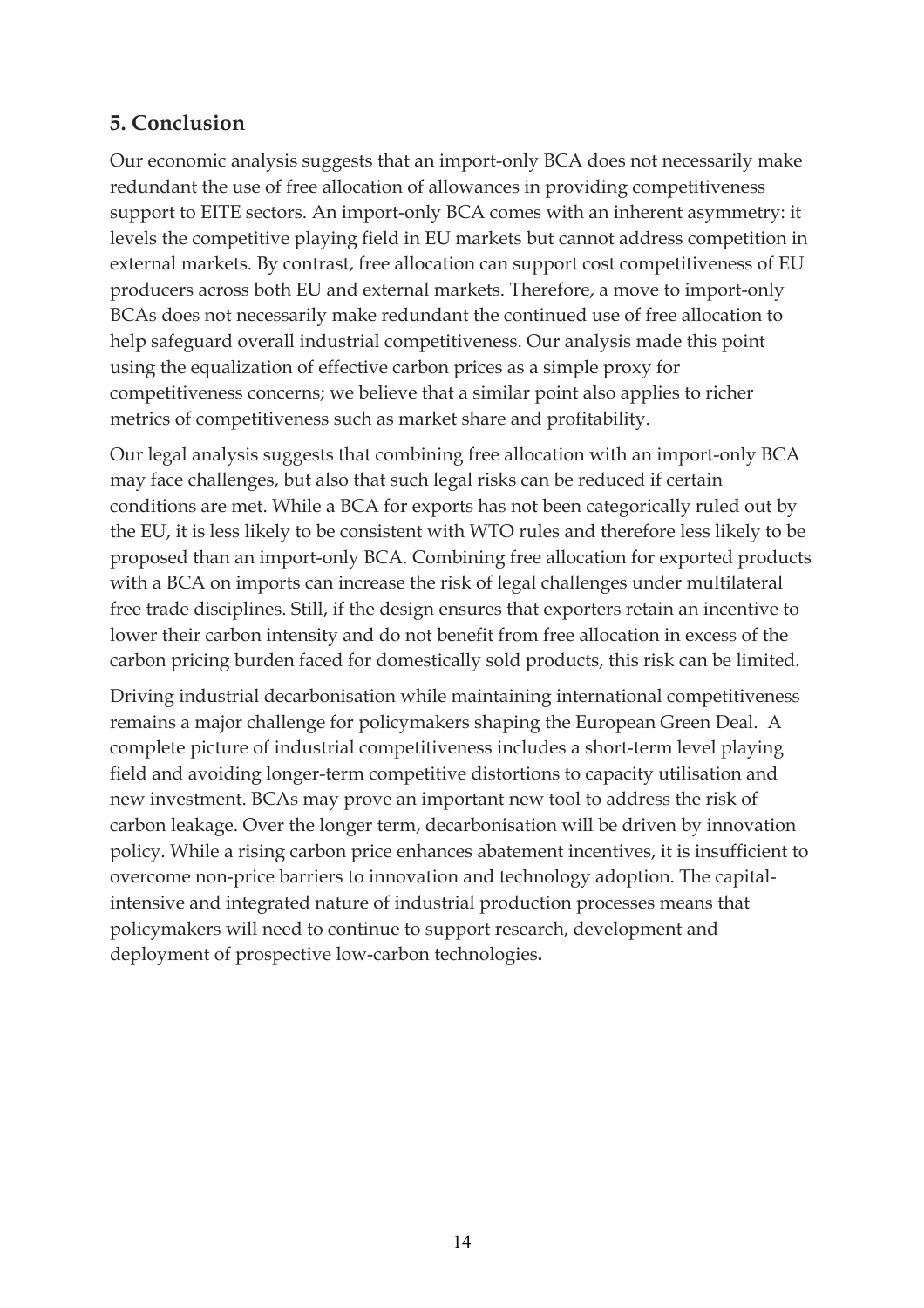## **References**

Böhringer, Christoph, Edward J. Balistreri and Thomas F. Rutherford (2012). The role of border carbon adjustment in unilateral climate policy: Overview of an Energy Modeling Forum study (EMF 29). *Energy Economics* 34, S97–S110.

Cosbey, Aaron, Susanne Droege, Carolyn Fischer, and Clayton Munnings (2019). Developing Guidance for Implementing Border Carbon Adjustments: Lessons, Cautions, and Research Needs from the Literature. *Review of Environmental Economics and Policy* 13(1), 3–22.

De Cendra, Javier (2006). Can Emissions Trading Schemes be coupled with Border Tax Adjustments? An Analysis vis-à-vis WTO Law. *Review of European Community and International Environmental Law* 15(2), 131–145.

Dechezleprêtre, Antoine and Misato Sato (2017). The Impacts of Environmental Regulations on Competitiveness. *Review of Environmental Economics and Policy* 11(2), 183–206.

Dermailly, Damien and Philippe Quirion (2006). CO<sub>2</sub> abatement, competitiveness and leakage in the European cement industry under the EU ETS: grandfathering versus output-based allocation. *Climate Policy* 6, 93–113.

Fischer, Carolyn and Alan Fox (2012). Comparing policies to combat emissions leakage: Border carbon adjustments versus rebates. *Journal of Environmental Economics and Management* 64, 199–216.

Hecht, Melania and Wolfgang Peters (2019). Border adjustments supplementing nationally determined carbon pricing. *Environmental and Resource Economics* 73, 93– 109.

Helm, Dieter, Cameron Hepburn and Giovanni Ruta (2012). Trade, climate change, and the political game theory of border carbon adjustments. *Oxford Review of Economic Policy* 28(2), 368–394.

Hillman, Jennifer (2013). Changing Climate for Carbon Taxes: Who's Afraid of the WTO? German Marshall Fund of the United States Climate and Energy Paper Series. Washington, DC.

Holzer, Kateryna (2014). *Carbon-Related Border Adjustment and WTO Law*. Cheltenham, Edward Elgar.

Ismer, Roland and Karsten Neuhoff. (2004). Border Tax Adjustments: A Feasible Way to Address Non-Participation in Emission Trading. CMI Working Paper 36, Faculty of Economics, University of Cambridge.

Martin, Ralf, Mirabelle Muûls, and Ulrich J. Wagner (2016). The Impact of the European Union Emissions Trading Scheme on Regulated Firms: What Is the Evidence after Ten Years? *Review of Environmental Economics and Policy* 10(1), 129–148.